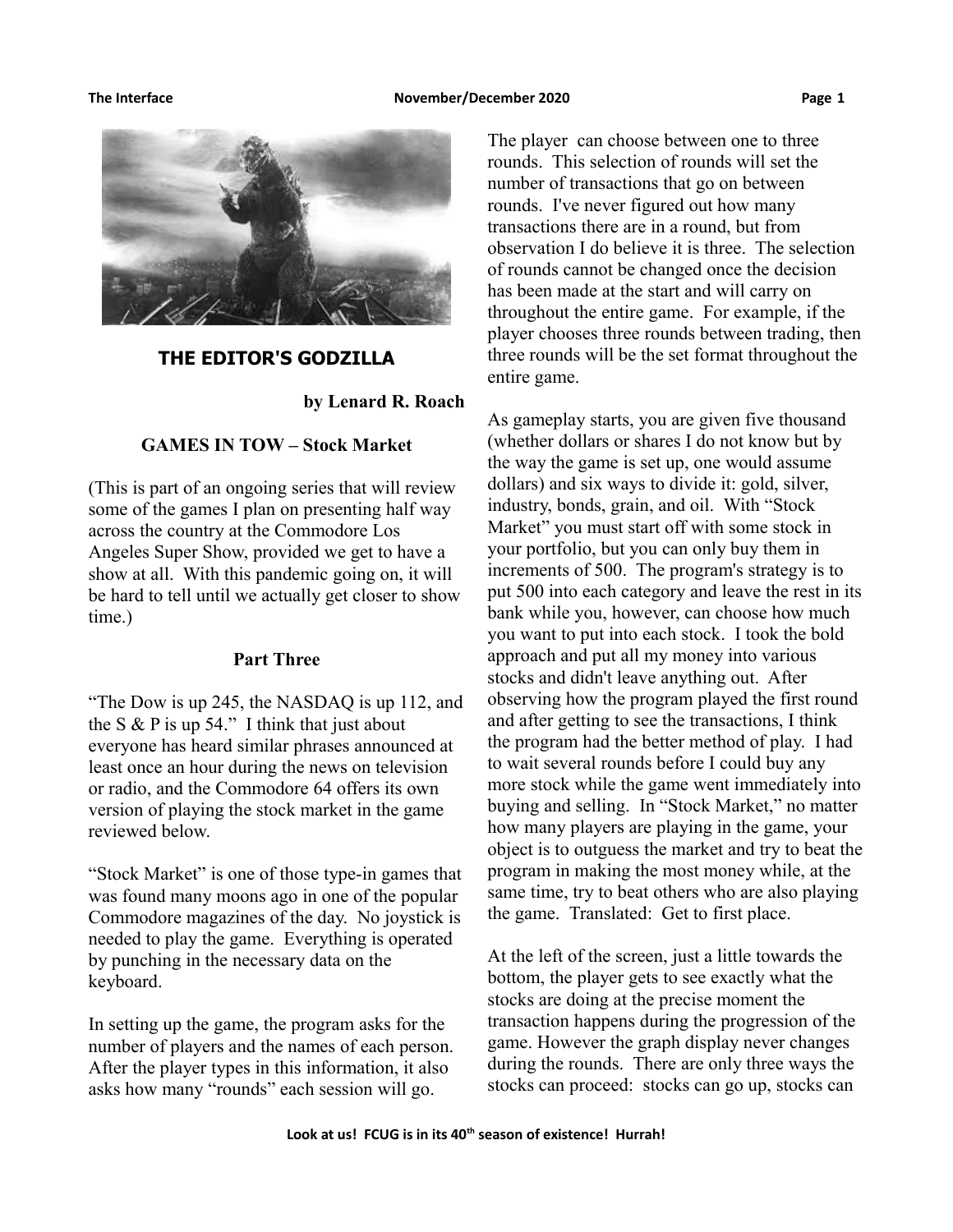go down, or stocks can pay a dividend of a set increment. The dividends go into the player's bank to build up a cash reserve. The stocks that the player purchased stay in play until the player decides to cash them out. All cash out of stocks go directly into the player's bank account and can be used to purchase different stock or sit in the bank until (what the player may consider) a more opportune time.

After the set rounds are played out, the game asks if you want to play another set of rounds. If so, you press Y, and the game prepares to start the round with the transactions collected from the last round. The Y sends the game to the trading screen where you can buy, sell, or do nothing and let others have their chance to trade and move onto the next round. Press N and the machine goes into BASIC, ready to load the next project.

When I went into the game, I didn't have enough money to buy anything after the first set of rounds so I didn't trade. I didn't follow the market closely enough and made poor choices. I know which stocks had a dividend and which stocks went up or down. I really should have sold half my stock and redirected it into my bank; I should have just waited to see what the market did in the next round. Since this game was written in the 1980s, oil would have been the big money maker in those days, but it never crossed my mind at the time.

Like the real Wall Street stock market, be sure to buy low and sell high; however, sadly you don't get to see any kind of graph display until trading actually starts at the beginning of a new round. If you are not following the market closely while gameplay is under way, then you will start making mistakes when it comes to your turn to actually trade, i.e., which stocks to buy, which stocks to sell, or whether to do nothing and let the game have its turn at the market. The aftermath is that you start losing money by shear trading in bad, unyielding stocks. This is where the game

has the advantage since its programming can "see" the graph during gameplay. I also suspect that the game knows exactly what will be happening in the next set of rounds since it is the master controller of everything that is going on in the market. This also could be my paranoia of always constantly losing to the Commodore 64 whenever I sit down and play the game. That paranoia hasn't changed at all even after rebooting the game for this review and losing my tail to the computer … again.

"Stock Market" can be a never-ending game of outguessing the market and trying to make the most before you either get sick of how the game is progressing and press N to quit, or just get tired and press N for the same results. The lack of a visual graph during gameplay is a negative. However, if you'd like to play a strategy game that allows you some time to think before you actually have to make a move, then "Stock Market" is the game for you. Most video games require quick thinking or a quick hand to make things work to the player's advantage (sometimes a little of both). When I'm at my sharpest, I could usually play the faster games, but if you need a warm-up game to get you to that point to play those faster games, then consider "Stock Market."

"Stock Market" is one of the games I will present at CLASS. Please stop by my table and have a look at this game on display.



Despite enemies from without and problems from within, the next issue of The Interface should be slated for publication sometime around Saint Patrick's Day, March 17<sup>th</sup>, 2021. Please keep in contact with FCUG staff for any possible changes.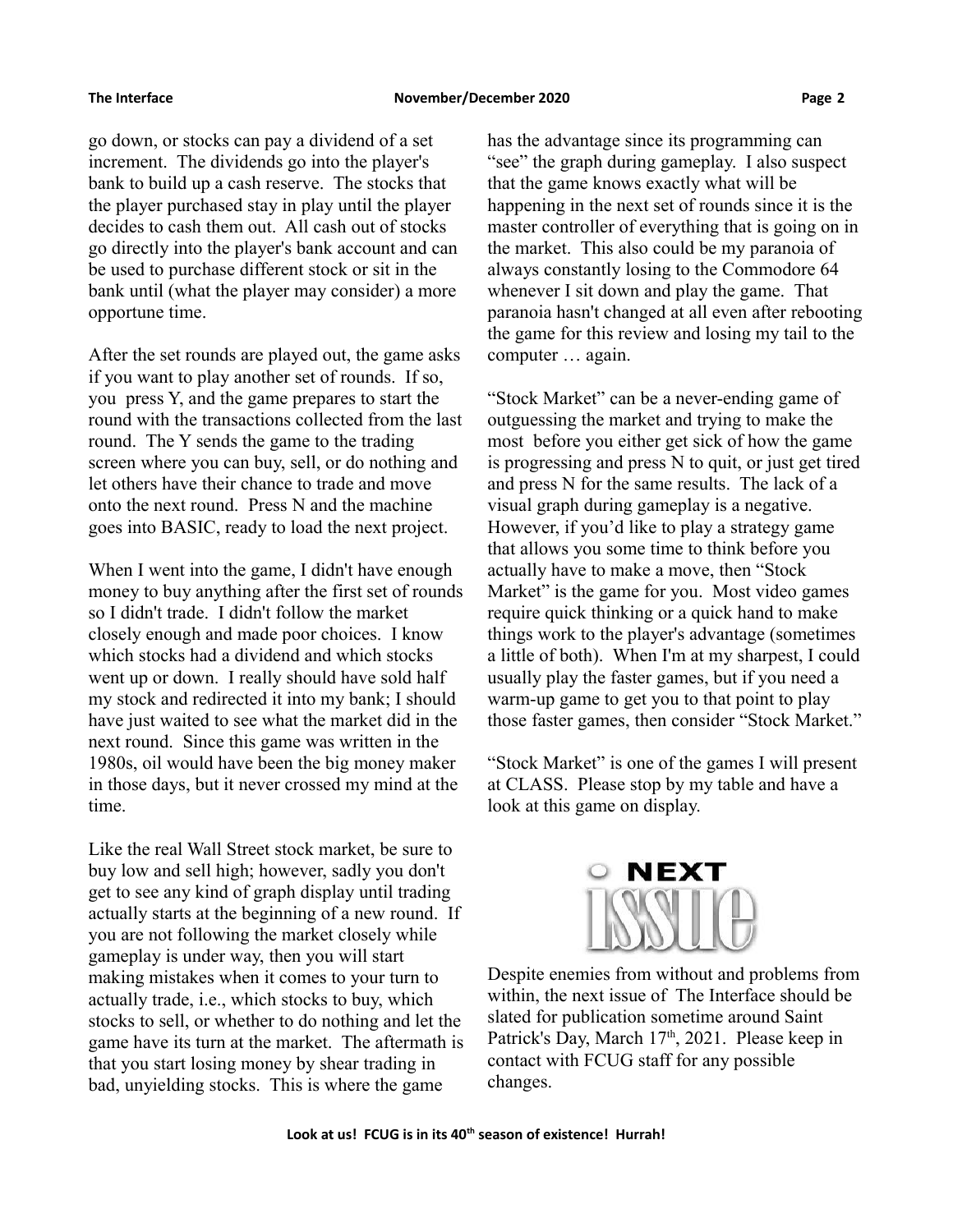

# **MONTHLY MEETING REPORTS**

## **by Robert Bernardo & Dick Estel**

### **November 2020**

Where was the electrical outlet? In our first FCUG meeting since February, Roger and I had arrived early to set up the computer equipment in the patio of the Panera Bread Restaurant. The Covid pandemic had canceled all of our other meetings for the year. However, for October and November there was a relaxation in the restrictions, and we decided to chance a meeting.

In October we had had our club "picnic" lunch in the patio of a local Mexican restaurant. Even though indoor dining had opened up at 25% capacity at the time, we decided that eating outdoors was safer. We decided that the November meeting would follow the same tack, i.e., having a meeting outdoors would be safer than having it indoors.

Yet, to the surprise of Roger and me, the Panera Bread patio electrical outlet was gone… sealed off with a metal plate. I figured that the homeless were getting into the patio, and that was the reason the outlet was closed off. Thinking quickly, we decided to hold the meeting indoors.

I found some socially-distant tables near the front entrance, and that's where we placed the minimal set-up of an Ultimate 64, HDMI monitor, and 1571 disk drive. Why the minimal set-up? Because our time was limited to 90 minutes, the new rule at Panera Bread during this time of Covid. We had to get in quickly and then leave quickly.

Member David came in a few minutes later, and we had to wave him into the restaurant instead of into the patio.

After we ordered and received our food, we settled down to small talk. But not too much small talk, because of our time limit. As we finished the last of our food, I called the meeting to order. There was no old business, but for new business we had two items on the agenda. First off was our annual donation to a charity. In absentia, treasurer Dick had recommended that we donate \$50 to the Central Valley Food Bank. Motion made, seconded, and passed. Then I made the motion that we have the same roster of officers for 2021 as we had for 2020. Seconded and passed.

I mentioned to the group that in all the months we hadn't had meetings, I was still collecting software. Here was a chance to show some of it in the brief meeting.

Not really software but a hardware update, I showed the new Turbo Mode setting of the Ultimate 64. In Turbo Mode, the user can pick CPU speeds from 1 MHz. up to a blistering 48 MHz., making the U64 the fastest implementation of a C64 ever.

To show off the 48 MHz. speed, I tried to run the latest 3D Construction Kit updated game, A Chance in Hell. However, it was taking too long to load, and I gave up. It would have to be presented at another time.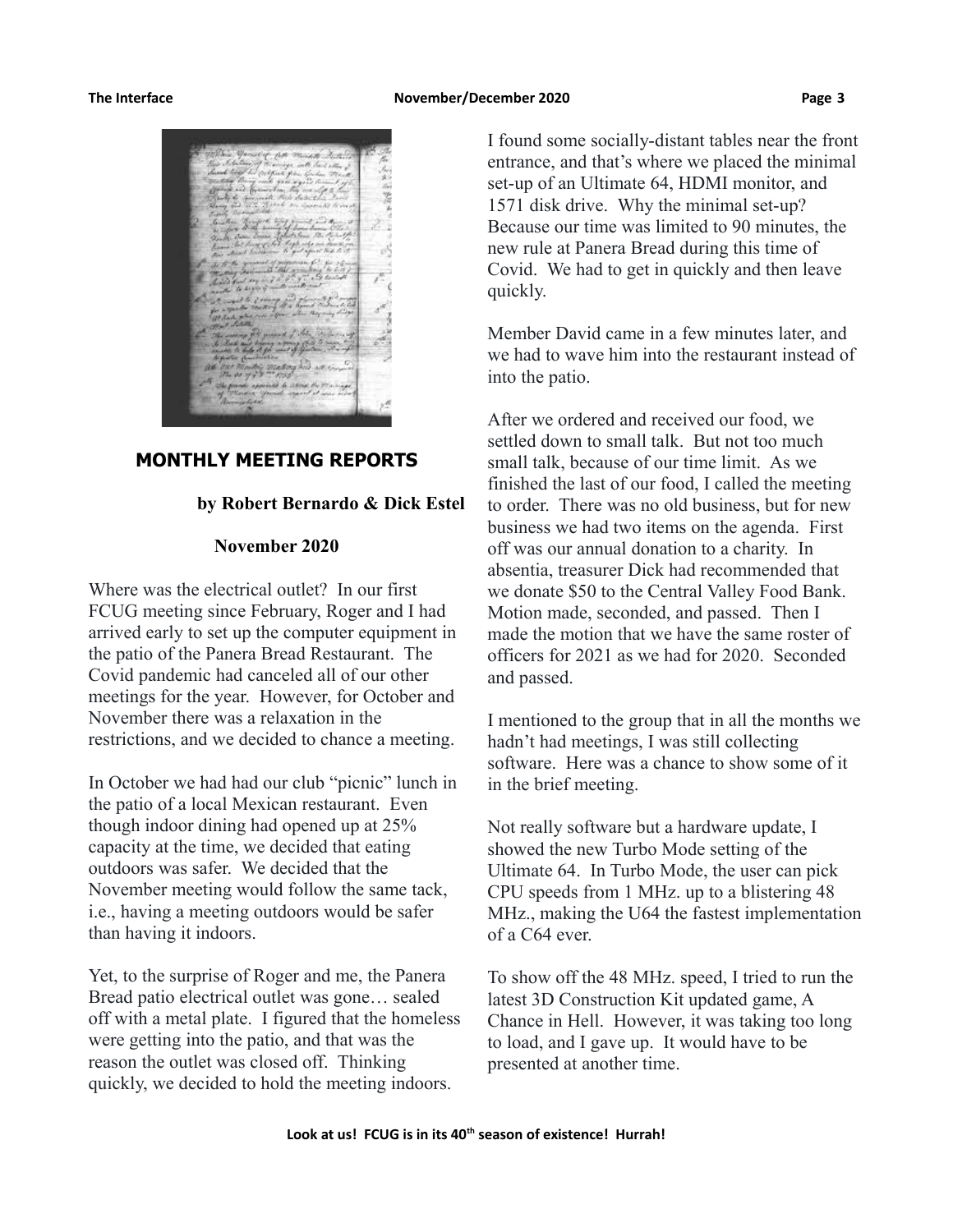While we had been eating, Breadamp v.05, a music player for the U64, had been playing in the background. Now we had a chance to look more in-depth into the features of Breadamp. First, on the demo playlist was the THX audio opening for movies, played at 22 KHz in 16-bit audio. The other 3

music samples that were played topped out at 15 Khz in 8-bit audio. Very clear sounding and not rough like the usual C64 1-bit or 4-bit audio.

Because the U64 had been configured to display PAL video, we were able to watch 3 of the 170+ nuvies collected on SD card. Having been around since 2012, Commodore nuvies were composed of up to approximately 760 still-frame NuFLI (Flexible Line Interlace) images strung together to make a video. The collected nuvies were either silent or had non-synced audio. (Well, there was one with synced audio, but it seemed that for those creating nuvies, syncing audio was difficult.) We watched the nuvies: C64- WebungRemastered 2019 (two Australian Commodore commercials put together), A-Team (opening credits of the iconic t.v. show), and TMS-JCN (video captured of a demo created on an Amiga and other computers).

Finally, we had to play a game. It was "Wreck It, Ralph," a new C64 game just released a few months ago. It was a marvelous implementation with bright colors, beautiful characters, smooth movement, and good music. Roger immediately sat down to play the game and knew what to do, commenting that he had seen the animated motion pictures based on the game.

While we carried on with the meeting, a young woman on the other side of the nearly empty dining room had been watching us. Finally, she spoke up and asked what we were doing. Roger explained about our club, though she didn't seem to know what Commodore was. It was only later that I realized

that we should have invited her to our next meeting (whenever that was going to be).

We had come to the end of our limited time, though no one really came to push us out. We disassembled the equipment, and before we carried it out to the car, I opened up a box of  $C=$ stuff that Ray Carlsen gave when I visited him in October. Almost all of it was VIC-20 software and documentation neatly packed in plastic bags. David got a Super Graphix Jr. printer interface. I handed over seven VIC-20 cartridges to Roger for him to examine. His expertise would come in handy for these rare carts which looked as if they were meant to be used by ham radio operators. All of the carts had typewritten labels from the company, "Kustom Computer Response, Rt. 1 Box 57A, Helotes, Texas 78023," with the programmer identified as Harry M. Crouse. The carts came with names, such as ARRLDXTEST and CQDXTEST (a few days later, Roger told me that ARRL stood for Amateur Radio Relay League).

The carts could be a subject of a future meeting. However, because of the pandemic, a few days after our meeting, indoor dining in Fresno was closed, and so, our next meeting is delayed until indoor dining comes back. That probably won't be until some time in 2021.

### **December 2020**

No meetings were held in December due to Los Angeles county closing up indoor eating facilities until further notice. Please contact any FCUG staff member for any concerns or for the latest updates.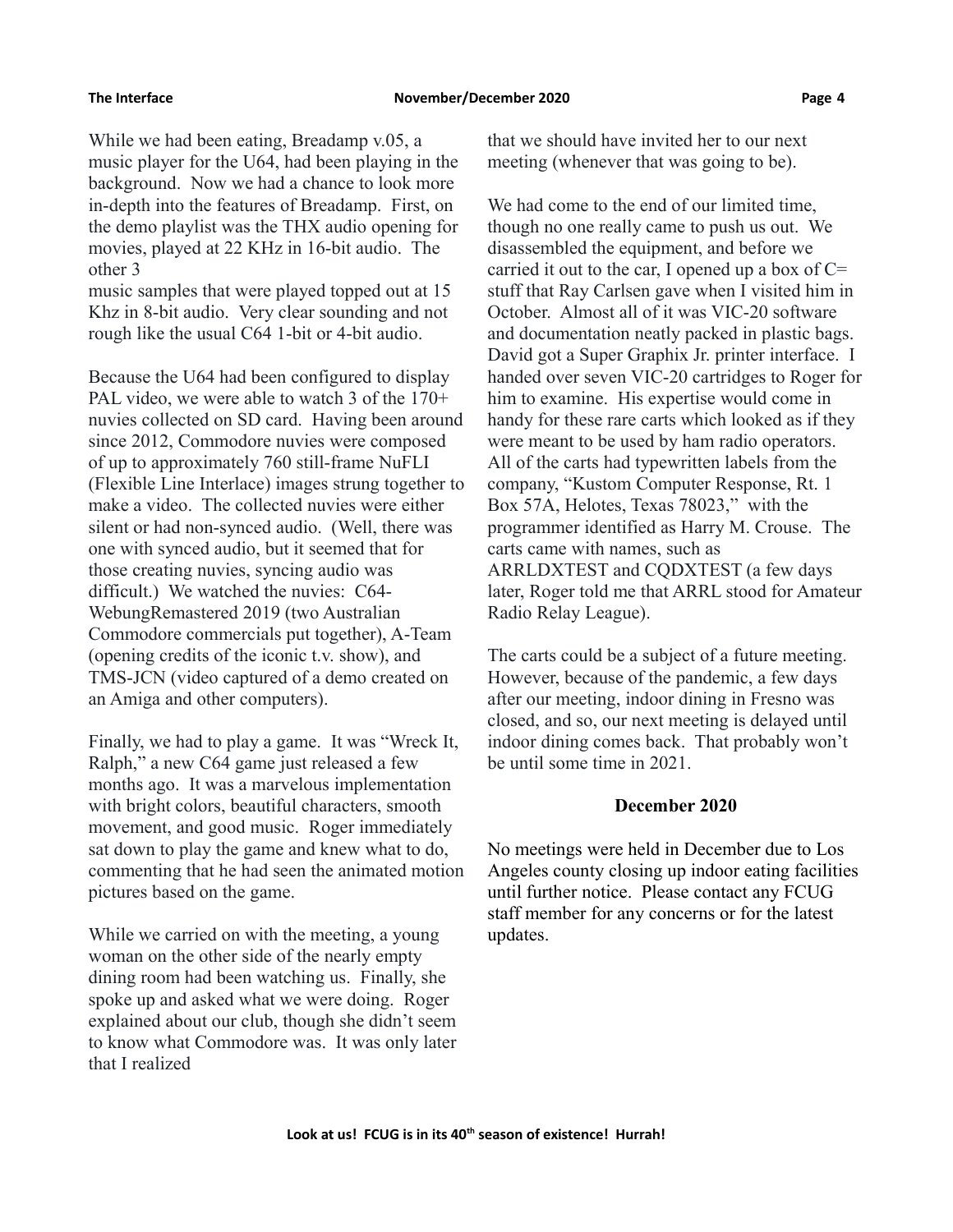

# **Fond Computer Memories**

**By Terril Yue Jones Los Angeles Times Staff Writer**

June 27, 2006

(From Robert Bernardo, "I vaguely remember a LA Times reporter visiting us years ago, but for the life of me, I can't remember that he ever published any article about FCUG. Then in a recent e-mail, I was provided a link to this article that proves that it was published! Here is the unedited article plus an addendum (but no photo)).

# FRESNO —

Robert Bernardo spent a week this spring traveling the Pacific Northwest, trying to save part of yesterday's future.

The high school English teacher swung through Portland and Astoria, Ore., and then on to Ethel, Wash., to drop off a collection of antiquated computers -- a PET8032, three VIC-20s, an SX-64 portable and a Commodore 128D.

Then on his way home to the Central Valley town of Visalia, Bernardo packed his white Crown Victoria with three more SX-64s, boxes of software and a couple of printers.

With any luck, this agglomeration of decades-old circuit boards and dusty disk drives will allow Bernardo to reboot a handful of computers made by the long-defunct Commodore Business Machines.

In an era when a home computer's power is measured in gigabytes, Bernardo still counts kilobytes as a devoted Commodore user 12 years after the last machine was assembled.

Once the largest personal computer maker in America, the company behind the VIC-20 and the Commodore 64 introduced millions of people like Bernardo to the digital age. The company went out of business in 1994, but its legacy survives in dozens of Commodore clubs around the country.

Bernardo presides over the Fresno chapter.

Never mind that the VIC-20 has so little usable memory -- just 3.5 kilobytes -- that it can store only a couple of pages of text in its buffers. Or that Commodore hardware was notoriously clunky and buggy. Bernardo still manages all his e-mail on a 1980s-vintage Commodore 64.

"I've never considered the Commodore obsolete," Bernardo said. "I can still do many things with it -- e-mail, browse the Web, word processing, desktop publishing and newsletters. I still do games on it: new games that are copyright 2006, ordered from Germany."

Like classic car fans, Bernardo and other Central Valley Commodore devotees lug their gear every month to the Pizza Pit restaurant and put the hoods up, so to speak. For many, a Commodore machine was their first computer. They cherish their machines the way some guys pamper their high school hot rod.

The tinker mentality pervades American culture, from guys who fix their lawn mowers to computer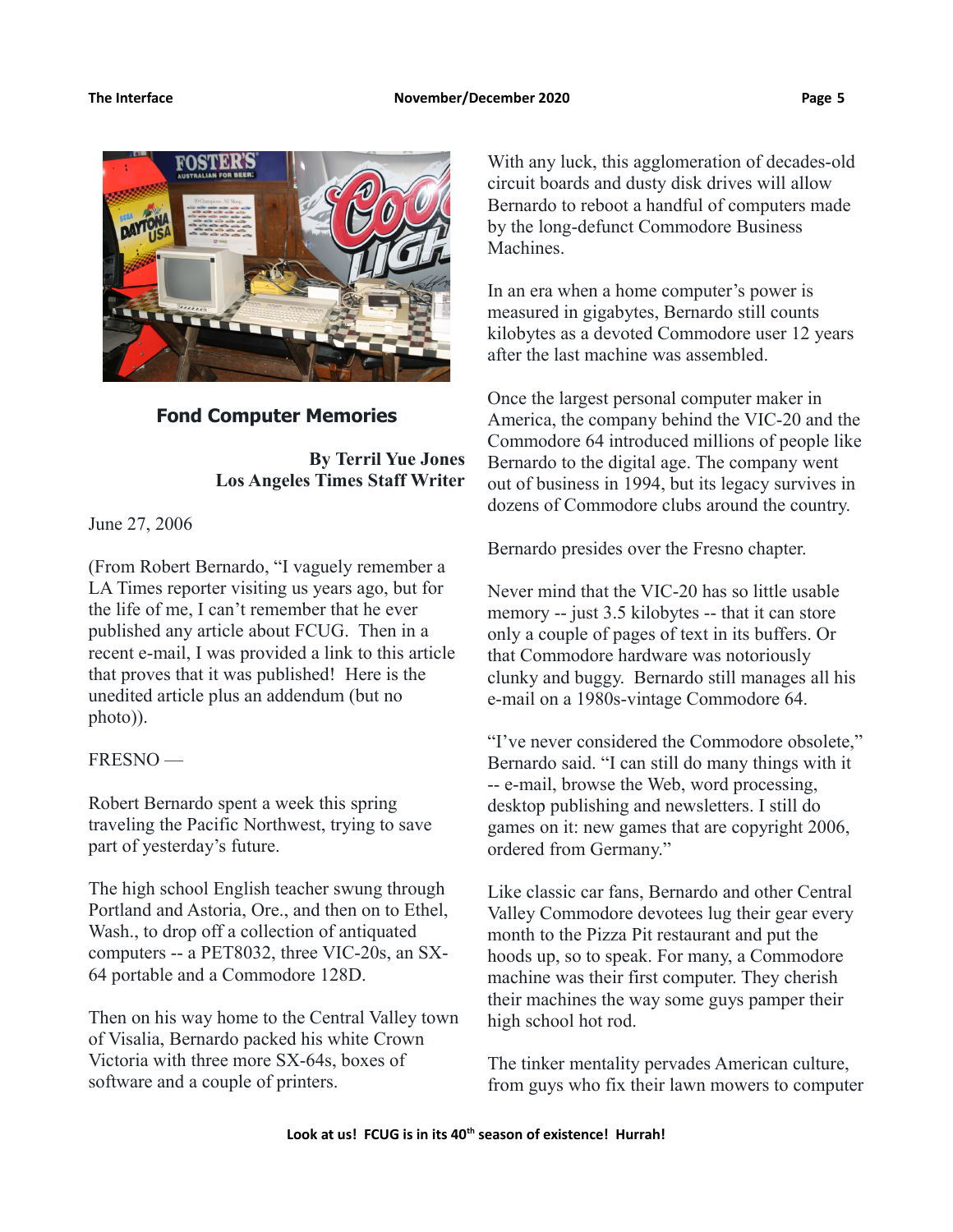geeks who build the next big thing in their garages. Commodore clubs are "about preserving a particular era in computing -- just showing that you can make it serviceable takes ingenuity," said Robert Cole, a professor emeritus of technology management at UC Berkeley's Haas School of Business.

Commodore computers are rudimentary enough that enthusiasts with a little technical know-how can repair them themselves. They also can be programmed with relative ease using the BASIC (Beginner's All-purpose Symbolic Instruction Code) computer language. Linus Torvalds, the creator of the popular Linux computer language, cut his teeth writing code on a VIC-20 in the 1980s.

"It wasn't just an appliance. I liked it because it was open and it invited you to play with it," said Mike McDermott, a Commodore fan who cofounded a website that ranks building contractors. "You didn't just do what it told you. It invited you to tinker with it. They really did encourage you to go write programs for it."

And that, in turn, made people passionate about the quirky machines.

Bernardo, who sometimes sports a button that reads "I Adore My 64," says that every room but one in his three-bedroom house contains Commodore. In the other is his "Star Trek" collection. But there is crossover between his dual passions. His prized possessions include six pieces of Commodore hardware and software signed by "Star Trek" star and former Commodore pitchman William Shatner.

If Bernardo and his ilk keep the memory of Commodore alive, they also may hold the key to its future. The Dutch company that owns the Commodore name is planning to resurrect the brand in the United States with devices that act as digital entertainment centers.

"The Commodore 64 was the biggest-selling computer in the world," said Patrick Olenczak, vice president of global sales for the company now called Commodore International.

But that fan base can have drawbacks.

"It's going to be difficult to fulfill their expectations of being a computer company because we're not," Olenczak said. "What we're doing is bringing new forms of computing into the living room.... We are not into computing the way we used to be."

And Commodore used to be in computing in the biggest way.

Few companies illustrate the ruthless evolutionary efficiency of the high-tech economy better than Commodore. Founded in 1959 as a typewriter company by Polish immigrant Jack Tramiel, it later moved into adding machines and then calculators.

Commodore purchased a small chip foundry and built computers around the processors it manufactured itself, the first being the PET, Commodore's first desktop, introduced in 1977. In 1981 came the VIC-20 that could do color graphics and generate simple music.

The company's biggest hit was the Commodore 64, introduced in 1982 with 64 kilobytes of memory, high-resolution graphics and an impressive sound synthesizer. It was followed in 1985 by the Commodore 128 upgrade and the Commodore Amiga, a desktop with phenomenal graphics at the time.

But in the late 1980s and early 1990s, IBM Corp.'s PC clones gained supremacy.

Tramiel was known for aggressive advertising. But he also took manufacturing shortcuts that sometimes put dud computers on the market.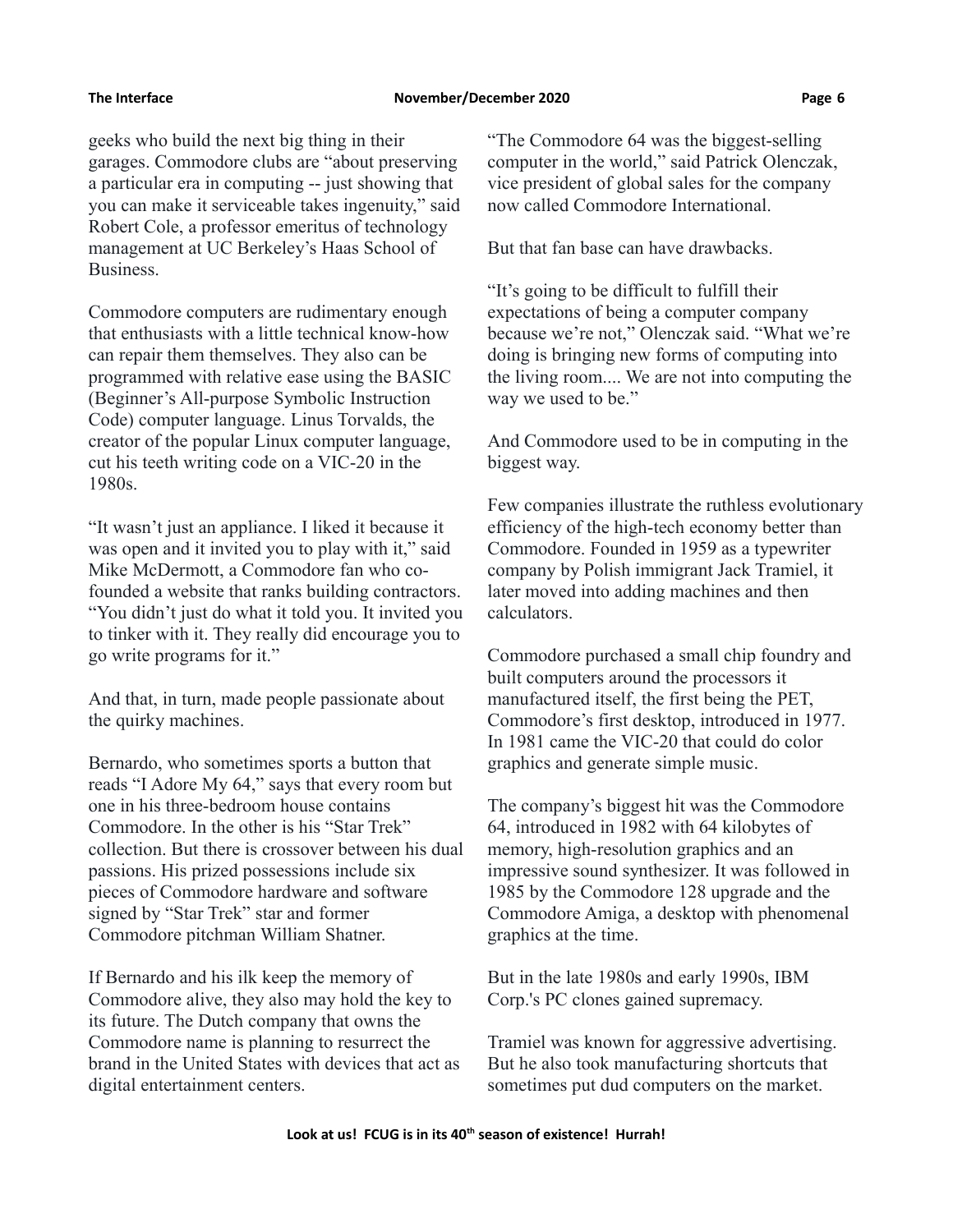"Jack encouraged the environment where shortcuts were overlooked and rewarded," said Bil Herd, the chief engineer of the Commodore 128. "The attitude was get it under the Christmas tree -- there is always time for them to return it for service in January."

Tramiel was ousted from Commodore in 1984.

Commodore found itself expanding in too many unprofitable directions without Tramiel's ironfisted stewardship, and although the company had a few subsequent hits, such as the graphics whiz Amiga, it also had a number of costly flops that forced cuts in the workforce and closure of plants.

Reached at his home in Monte Sereno, near San Jose, Tramiel, now 78, would not comment on the business while he was running it or afterward, but allowed in a brief conversation that he was "very happy" that enthusiasts kept the Commodore name and machines alive.

"Today's computers are definitely more advanced than Commodores," Tramiel said. "But at the time it was the best computer for the money, because I was building a computer for the people at a price everybody could afford."

Commodore dissolved in 1994, and its name went through a succession of owners. In its place rose Apple Computer Inc., Dell Inc., and Hewlett-Packard Co., and industry experts don't think the resurrected Commodore has a future in the U.S. PC market.

"History's passed them by," said Tim Bajarin, who runs Silicon Valley consultancy Creative Strategies and has monitored the PC market for more than 20 years. "It's a blast from the past with no future. You've got HP and Dell, and Apple's picking up tremendous steam. It's basically pushing a boulder uphill."

Commodore enthusiasts don't deny the Sisyphean nature of their hobby. It's not clear how many Commodore clubs there are, but they are scattered around the country, with devotees collecting and restoring the computers for old time's sake.

"User groups are there for the camaraderie and friendship," said Herd, who now runs a handful of small companies including an Internet service provider in New Jersey. "They remember the times of this really cool computer, but it's more about the people."

At Pizza Pit in Fresno, club members say they enjoy trading stories about keeping their machines running.

"Fifty percent of the time when we set things up, the hardware fails," said Bill Terry, a former math teacher in Tulare. Interrupted by a group of children singing "Happy Birthday" at the next table, Terry said the school district paid for him to take computer lessons to upgrade his teaching credentials.

Hobbyist developers continue to build applications for Commodore machines. Most write games, but enthusiasts also have developed ways to read Windows spreadsheets on Commodore or access modern CD-ROM drives. The efforts recall the earliest days of computing, when most applications were home-built.

Jeri Ellsworth, a self-taught computer engineer in Portland, developed a joystick that sells for \$30 and contains about 30 old Commodore games. The joystick's popularity lies with "all the 30-, 40-year-olds like myself who are trying to relive a little bit of their past," Ellsworth said. "The toy is priced low enough that people don't hesitate purchasing it just to play a few games they remember from their childhood."

It's a natural instinct: holding on to the past at a time of great change, said Cole, the Berkeley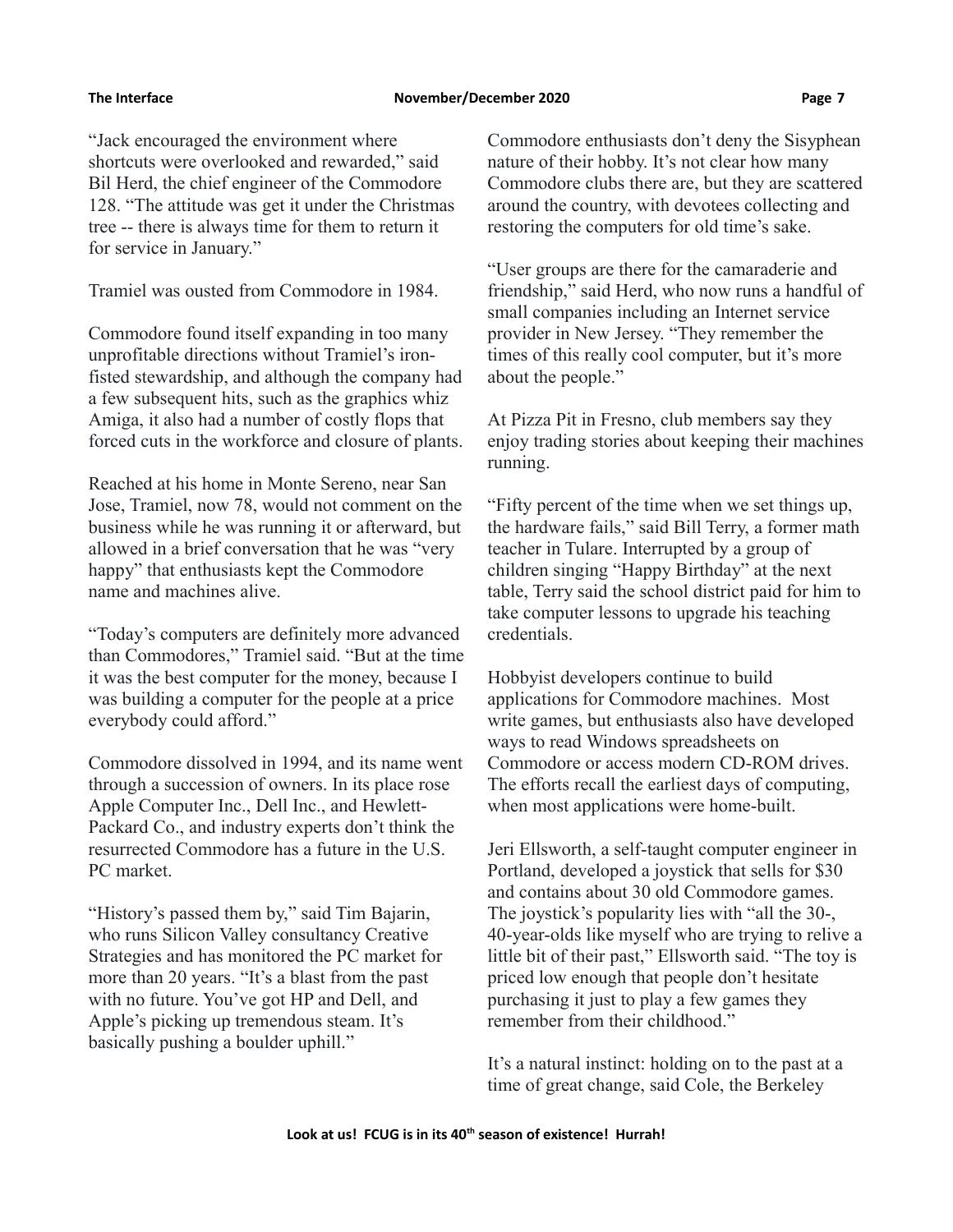professor. If not with Commodores, something else.

"I suspect the iPod at some point will perform that role," he said. "Thirty years from now, old people still using old iPods – it's absolutely plausible. People are so in love with their iPods that a lot of them will resist change."

--------------

--------------

Jul. 02, 2006: For The Record

Los Angeles Times, Sunday July 02, 2006, Home Edition, Main News, Part A, Page 2, National Desk, 1 inches; 37 words. Type of Material: Correction

Commodore computers: A photo caption accompanying Tuesday's Column One about enthusiasts of computers made by now-defunct Commodore Business Machines misidentified the photo's subjects. Robert Bernardo was at left and Bill Terry was at right, not vice versa.

(Robert Bernardo writes, "Except for the error that said I was a high school teacher (I was really a middle school teacher), the article was accurate at the time. In the 14 years since the article was published, some things have changed; the dozens of clubs are now down to 7-8 Commodore and Amiga clubs, FCUG no longer meets at the Pizza Pit, Commodore International is gone, and sadly Jack Tramiel has passed away. However, some things have stayed the same; I still go to Ethel, WA to have Commodores repaired, I still live in Visalia and drive the white Crown Victoria, I still wear the 'I Adore My 64' button at times, and I have had more Commodore items autographed by William Shatner.)



# **Tracking Satellites with a Commodore PET**

## **by Guest Contributor Chris Lott**

A recent writeup by Tom Nardi about using the 6502-based NES to track satellites brought back memories of my senior project at Georgia Tech back in the early 80s. At our club station W4AQL, I had become interested in Amateur Radio satellites. It was quite a thrill to hear your signal returning from space, adjusting for Doppler as it speeds overhead, keeping the antennas pointed, all while carrying on a brief conversation with other Earth stations or copying spacecraft telemetry, usually in Morse code.

# **The Manual Way**

Pulling this off was quite a production in the pre-Internet days. To begin with, you needed data about each satellite's orbit. This was obtained by signing up to a real-paper mailing list from NASA's Goddard Space Flight Center. An envelope arrived about twice a week by mail containing a stack of NASA Prediction Bulletins for the satellites you had requested. These contained the orbital parameters in what's known as two-line element (TLE) set format, which you had to then type into your computer for processing. When we communicated with Space Shuttles, we would get the preliminary and later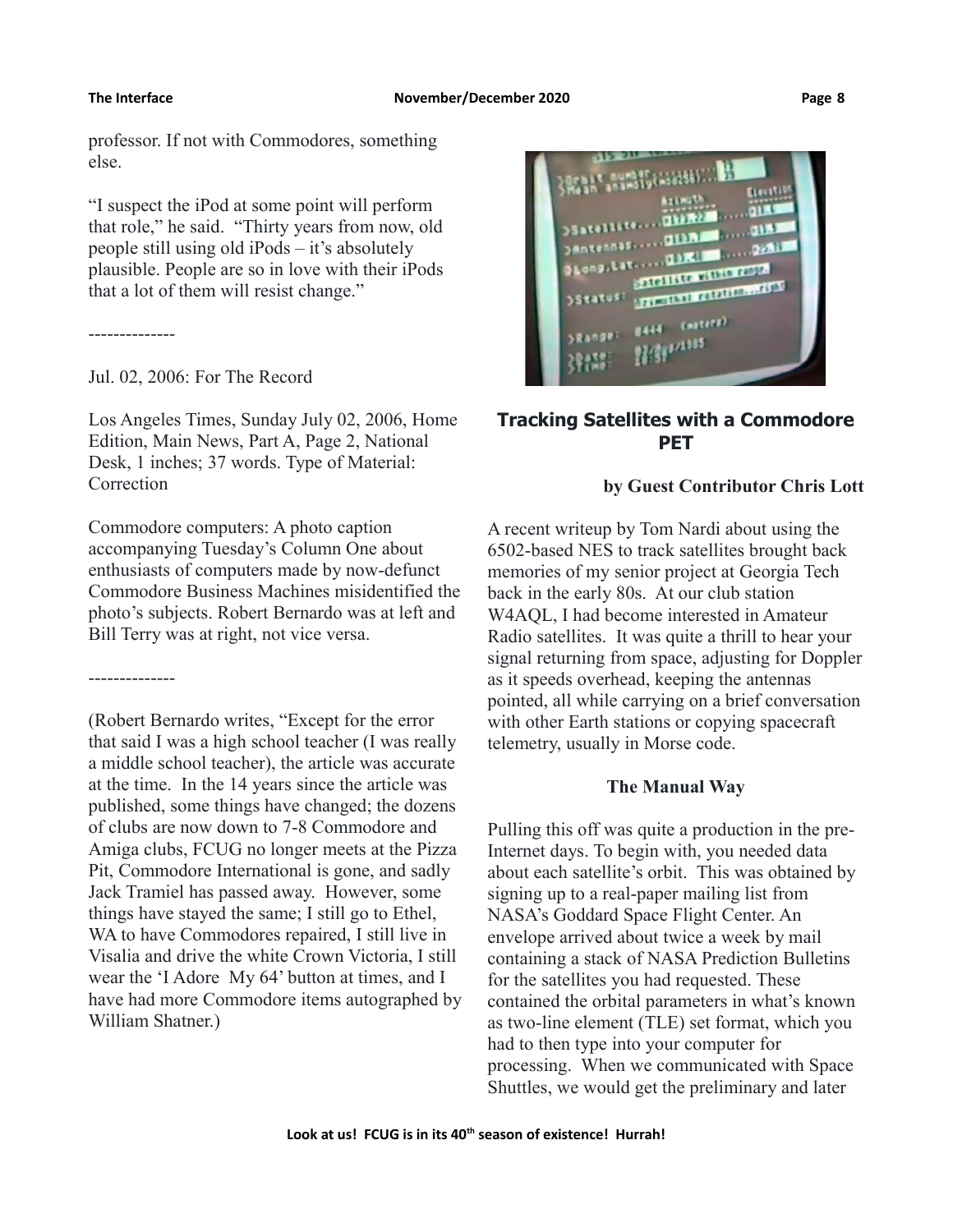actual TLE data from someone within NASA by phone or FAX.

Unlike geostationary communications satellites, Amateur radio satellites are typically launched in polar orbits which take between 90 to 120 minutes to complete one revolution of the Earth. To communicate through one of these satellite, first we needed to know when a particular satellite would pass over Atlanta.

To solve this problem, I wrote a Fortran program on the campus mainframe computer, a CDC Cyber 74, a real computational beast of the day. This program propagated the state vector given by the TLE data, and generated a list of orbits which passed over Atlanta. These passes were characterized by the maximum elevation, the duration of the pass, the AOS and LOS (Acquisition / Loss of Signal) times, and the distance at closest approach. We humans would filter this list even further, ignoring passes that were very short or that occurred when we would be asleep or attending class — after all, the reason we were at GA Tech was to study hard, learn a lot, and graduate with a degree.

Object - Orbital altitude – Inclination - Orbital period

Oscar 8 - 900 km circular - 99 degrees - 103 min. Radio Sputnik 5,6,7,8 - 1600 km cir. - 83 deg. - 120 min.

Shuttle STS-9 - 250 km circular - 57 degrees - 90 min.

Shuttle STS-51F - 315 km circular - 50 deg. - 91 min.

The satellites of the day had two popular modes. Mode A was easiest to use for most Hams, the uplink was in the 2 m band, and the downlink was on 10 m. Mode J also used a 2 m uplink, but the downlink was in the 70 cm band. A typical Ham satellite station would use a stationary horizontal loop antenna for 10 m reception. The 2 m and 70 cm antennas were usually Yagis, mounted on

common rotatable elevation boom which was itself mounted on a vertical mast that could be rotated in azimuth. Ten meter reception was simple, no antenna movement required. Steering the Yagi antennas, however, was quite a task.

Having selected a suitable orbit, next we had make those Yagis follow the path of the satellite. In Amateur satellite stations, this is a completely open-loop process. You calculate where the satellite will be at a certain time, and drive the antennas to that point in space. If you remember the old home steerable TV antennas, before cable TV and streaming, the arrangement in a Ham shack is very similar. There is a rotator control box for each rotor, with an analog meter indicating direction, modern ones being digital, of course. These control boxes usually had three buttons for steering: Left, Right, and Brake release.

To follow the satellite, we had a couple of techniques available. One method used a graphical overlay of the satellite's ground track and footprint on top of a polar projection map of the Earth. By rotating the ground track overlay to match the orbit's position as given by the orbital parameter with the coolest name, Right Ascension of the Ascending Node, we could visually see the satellite's path over our station. The ground path overlay has time tick marks, and the footprint overlay has azimuth lines and elevation rings. This crude graphical technique provides the basic information needed to track the satellite, within the broad beamwidth of our antennas. We also had to keep our clocks synchronized to WWV or WWVH — no Network Time Protocol back then.

A second technique was more precise, but required a trip across campus. Using another Fortran program, I could print a table of time, azimuth and elevation angles for a desired orbit. The operator wouldn't have to interpolate angles from the graphical overlays: the numbers are clearly shown on the computer printout paper.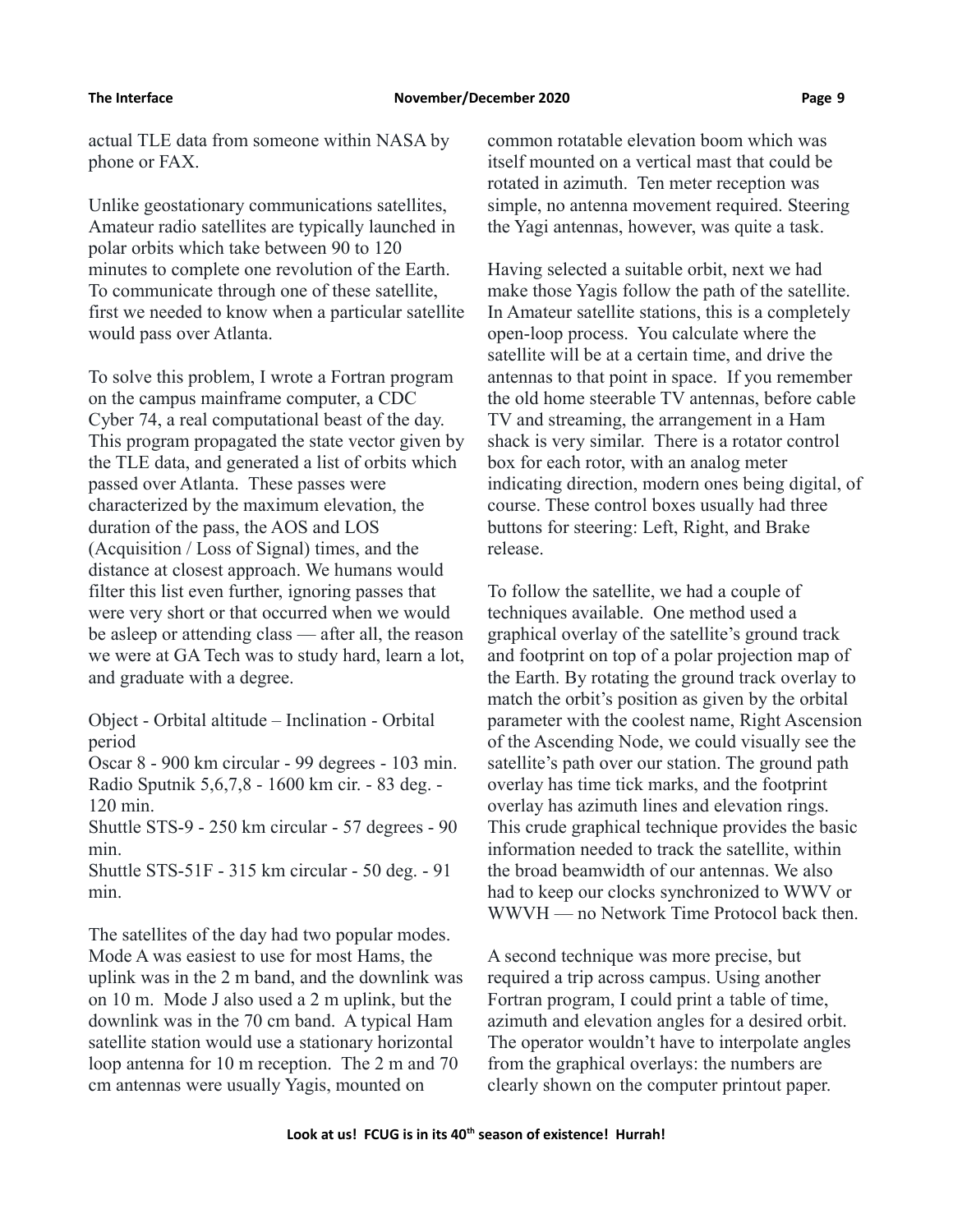Getting this data from the campus computer wasn't trivial, however. Usually I would visit the computer center building across campus, login to my account at a terminal, and type in the data by hand. Upon execution, the program would generate a printout.

Then I had to wait at the output counter for the operator to separate and distribute the printouts to all of us impatient users. We felt so lucky when the club obtained a portable printing terminal with a built-in acoustic modem. This meant we could dial into the mainframe and run the programs remotely, and get our orbit schedules and tracking tables immediately without crossing campus — at the blazingly fast speed of 300 baud!

While all these machinations were certainly within our grasp, it took quite a bit of effort and advance planning. And while a lone operator could communicate with a satellite, two people were better — one to operate the radios, the other to steer the antennas. I recall two events from this period which led me to consider a computer controlled project. First of all, we inherited two Commodore PET computers from one of the EE professors. Secondly, we had an ongoing issue controlling equipment up on the roof of the 5th floor from our shack located at basement level. There just weren't enough wires to do all the things we wanted even for normal HF operations, much less satellite tracking.



### **Commodore PET to the Rescue**

The Commodore PET computers we had were modified from their standard factory condition. They had full-size external keyboards, so you didn't have to use the Chiclet keys. The internal memory had been upgraded to 32K RAM. My report from 1983 says this expansion memory card also had two general purpose 8-bit TTL output registers, which were used to talk to the outside world.

As shown in this diagram, the PET computer talks to two devices — the Rotor Control Interface selects and operates the rotor boxes, and the Digital Serial Transmitter, essentially just a UART that sent data serially to the roof to remotely control a variety of equipment. Rotor control was fun, because we only had one rotor control cable between the shack the the roof. I had to implement 8P3T switches out of relays and multiplexed the cable between rotors. This means that only one rotor could rotate at a time, but this wasn't a severe constraint for our purpose.

Besides the rotator control signal multiplexing, there was quite a bit of auxiliary equipment on the roof which had to be remotely controlled. As shown in the diagram, we had RF coaxial relays to switch VHF/UHF antenna polarization, and to switch between 10 m and 70 cm downlink signal paths. In addition, there were preamps, downconverters, and power amplifiers which had to be turned on and off. Except for rotor multiplexing, most of these were static setups for the duration of a satellite pass, although the PET had full control of everything over this interface. We made a UART interface connected to one of the PET's TTL output registers to send this control data serially to the roof for control. I hand-drew all the schematics and hand-taped the PCB artwork – no KiCad back then.

I very quickly identified a problem having the PET control of all this rooftop gear, which was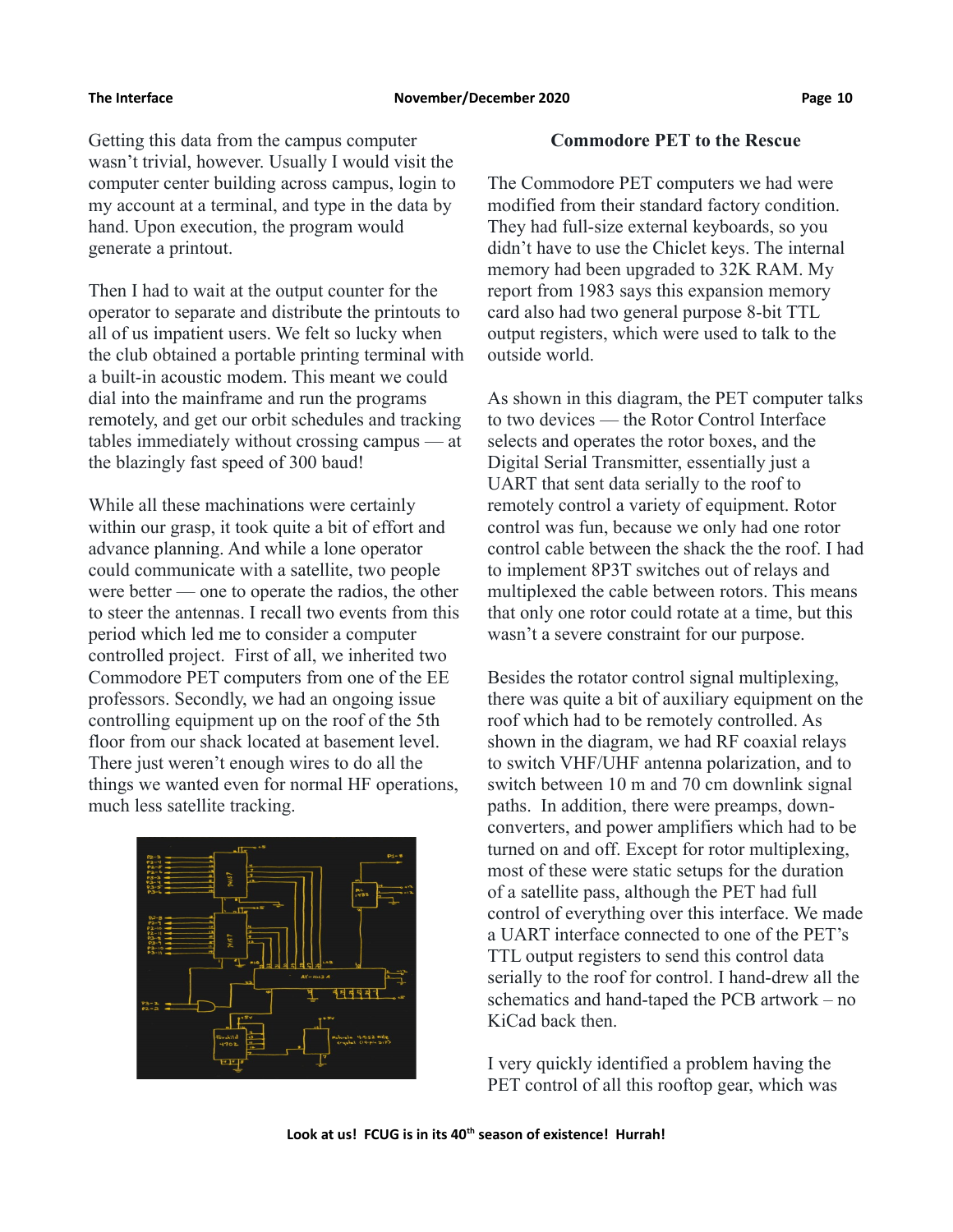not related to satellite operations at all. The PET wasn't running 24/7, and it was slow to boot and load up from cassette tape. Operators who just needed to control relays on the roof for HF operations didn't want to wait 10+ minutes to boot the PET. In fact they were quite vocal about it. So I added a manual control panel to bypass the PET. This philosophy has served me well over the years — computer control is great, but there are times when you need manual control, if only for testing.

## **We Don't Need Closed Loops**

There was still one problem with this setup you might have noticed there is no feedback. There was a method for the PET to read signals, but despite trying a variety of methods we couldn't get a stable enough feedback within our limited budget and limited mechanical skills. The azimuth rotor, which had an integrated feedback signal, would have been the easiest to monitor. But the elevation rotor we used didn't have any such feedback.

We tried a long rod with a lead weight at the bottom, attached to a potentiometer. When the boom rotated up and down in elevation, the rod always pointed down. Good idea on paper, didn't work so well in practice. We briefly played with synchromotors, which were really cool. Turn the shaft of one motor and the other motor across the room also turned the same amount, connected only by a few wires. But even these few wires were too many for our peculiar installation.

In the end, I concluded that for the satellites of interest and the antenna beamwidths involved, running the antenna rotation controls open loop was workable. To be sure, it caused a lot of headaches to procedurally check alignment before a pass, but once the pass began it worked as desired. I was continually tweaking the computer model of the antenna rotation, both the mathematical model and the constants such as

dead-time, rotation speed, acceleration, etc. It was a crude solution, but it got the job done within our limited budget.

### **Aside: Zenith crossing and three axis mounts**

You might think that a satellite passing directly overhead would be perfect — it is as close as possible to your station. Well, that's not necessarily good. The problem is that when the satellite passes overhead, and the elevation angle approaches 90 degrees, the azimuth rotor will suddenly have to spin at an incredibly fast rate to keep pointed. There are ways to mitigate this one method is to accept some pointing error and steer the antenna in a small circle around zenith — a circle whose diameter is determined by the speed of the satellite and the maximum speed of your rotor.

A more elegant solution, but mechanically complex, is to add a third axis of rotation. Two of the rotors are positioned before the satellite pass so that the antenna boom connected to the third rotor is perpendicular to the orbital plane. This way, only the third rotor is used during the satellite pass, and the other two rotors remain fixed.

### **Where is OSCAR?**

Providing the PET with interfaces to the real world was only half the battle. I still needed a way to calculate the satellite's position. And while it was great to have a computer in the shack, the PET computer was thousands of times less powerful than the campus mainframe. There was no GUI, no tracking map of the Earth, just updating data fields on a text-based status screen.

I remember one major issue in the software development, however. There were several programs floating around the community those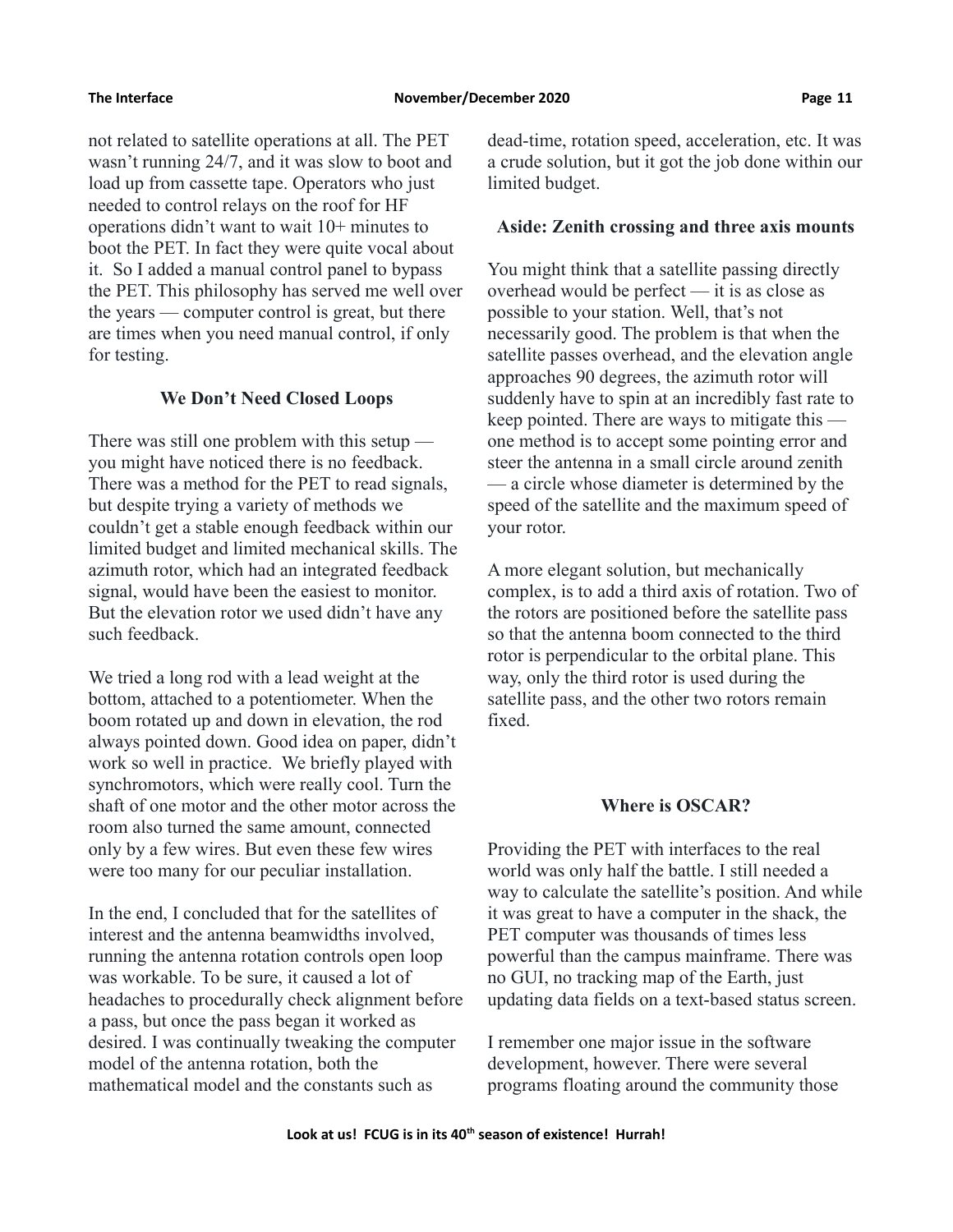days for tracking satellites, and I hand typed one of the popular ones into the PET. I contacted the author of this program to let him know about my school project and get his permission.

But to my surprise, he replied "No, you can't use my software". Just a minor setback for a young college student who doesn't know his limitations — I went to the GA Tech library, checked out a couple of books on orbital mechanics, and wrote my own algorithms. Surprisingly, the fundamental Keplerian laws and equations for orbital bodies aren't that difficult to understand and calculate. Alas, when you solve for the antenna pointing angles to the satellite, it results in a transcendental equation. Solving that on the mainframe took milliseconds, but it painfully slow on the PET. Over a month or so that followed, I confined myself to programming at home all weekend, developed an life-long addiction to caffeine-laden diet colas, and emerged with a working program.

## **Upgrades**

The manual controls for rooftop equipment were non-intuitive. You were literally toggling address and data bits into a UART. This could have been improved, of course, but a few of us began to question the original "no more wires can be routed to the roof" constraint. It turns out that it was indeed possible, with a bit of effort. A larger cable for signaling was pulled to the roof, and an improved interface panel was made. Furthermore, the PET was showing its age, too, so we upgraded to the Commodore C64 — with floppy disk storage. I made a new, smaller rotor control interface that connected to the C64's user port and controlled the rotors by relays.

# **Successful Ops**

The system, while a bit finicky, did serve us well for a few years. Not only were we able to communicate over Amateur Radio satellites, but quite proudly we contacted the first two

astronauts allowed to operate from the Space Shuttle under a new program called SAREX. In Nov 1983 Dr. Owen Garriott (W5LFL) heard us on Columbia's STS-9 mission, which was piloted by our own GA Tech alumni Dr John Young. We were also proud of our own recent club alumni, Jim Worsham, W4KXY, who was on the team at Motorolathat designed and built the custom radio used by Dr. Garriott.

Again in Aug 1985, we contacted Dr Tony England (W0ORE) on Challenger's STS-51F Spacelab mission. Videos were made of these efforts, which you can see in the links below.

Receiving SSTV from STS-51F <https://www.youtube.com/watch?v=41y2ITIS8AE>

Attempted Contact with STS-51F [https://www.youtube.com/watch?](https://www.youtube.com/watch?v=HtvRJ1HLFqI) [v=HtvRJ1HLFqI](https://www.youtube.com/watch?v=HtvRJ1HLFqI)

Successful Two-way Contact with STS-51F <https://www.youtube.com/watch?v=gYGe8jiI-II>

## **Future?**

I challenged myself last year to build a miniature version of this project that fits in an Altoids can. It's on the back burner for now, until I can track down a copy of the original software. Stay tuned…

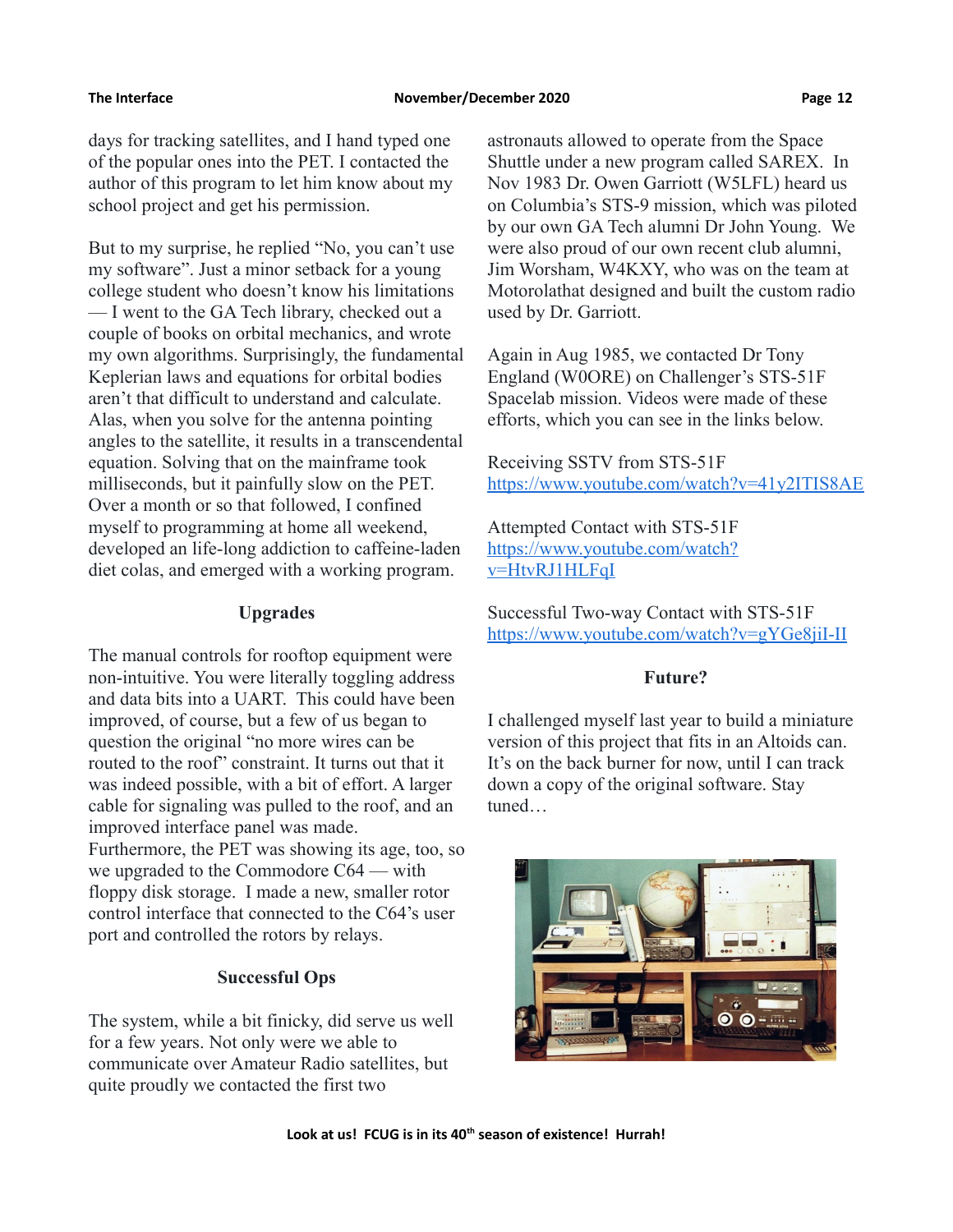# **Wrapping Up**

After couple of years after I graduated, the company I worked with generously let me manufacture and market this C64-based tracking system under the unimaginative name Satellite AutoTracker. That's a story for another day.

I can't overemphasize the impact this project had on me. The act of conversing with another radio station via a satellite pulls together so many engineering and science disciplines, from the physics of orbits and Doppler shifts to the minute details of learning to build PCBs to the overall system engineering efforts to make it all play together. Each one of these were interesting in and of themselves, but it was just plain awesome when it all successfully meshed together and worked.

I learned a lot building this project, but it didn't seem like learning because it was so fun. That, folks, is the best way to learn.

I should note this wasn't done overnight. I'd guess the whole thing stretched over a year or more, with many incremental steps and experiments along the way. About the PET itself, it's funny to say, given how underwhelming a C64 is compared to today's computers, but it was a huge step up in performance and ease-of-use when we migrated away from it to the C64. While the PET was more than adequate for hardware control and so-so for orbital calculations, it was too slow for any decent user interface. The programming experience, even with the full size keyboard, ranged from tolerable to downright unpleasant due to the small screen and cassette tape storage.

# **Paul Stoetzer N8HM wrote back to say:**

Cool to see this. If anyone wants to try some retro computer satellite tracking, disk images for AMSAT's QUIKTRAK program for the

Commodore 64 and Apple II are available on AMSAT's website at

[https://www.amsat.org/flashback-friday-satellite](https://www.amsat.org/flashback-friday-satellite-tracking-with-quiktrak-for-the-commodore-64-and-apple-ii/)[tracking-with-quiktrak-for-the-commodore-64](https://www.amsat.org/flashback-friday-satellite-tracking-with-quiktrak-for-the-commodore-64-and-apple-ii/) [and-apple-ii/](https://www.amsat.org/flashback-friday-satellite-tracking-with-quiktrak-for-the-commodore-64-and-apple-ii/)

I also have a tape with the Timex Sinclair 1000 / Sinclair ZX-81 tracking program called AMS-81. I need to digitize that tape and get it posted.



# **Satellite Tracking with QUIKTRAK for C64/Apple II**

# **by Guest Contributor Paul Stoetzer**

[https://www.amsat.org/flashback-friday-satellite](https://www.amsat.org/flashback-friday-satellite-tracking-with-quiktrak-for-the-commodore-64-and-apple-ii/)[tracking-with-quiktrak-for-the-commodore-64](https://www.amsat.org/flashback-friday-satellite-tracking-with-quiktrak-for-the-commodore-64-and-apple-ii/) [and-apple-ii/](https://www.amsat.org/flashback-friday-satellite-tracking-with-quiktrak-for-the-commodore-64-and-apple-ii/)

For Flashback Friday, AMSAT is releasing disk images of QUIKTRAK for both the Commodore 64 and Apple II. These disk images should work in any emulator for the platforms, such as VICE for the Commodore 64 and AppleWin or LinApple for the Apple II. They can also be imaged to floppy disk or used with a floppy emulator on real vintage hardware. These disk images have AMSAT's club call, W3ZM, and Washington, DC set as the default call sign and QTH. Current Keplerian elements for AO-7 (as of September 13, 2019) are included. These